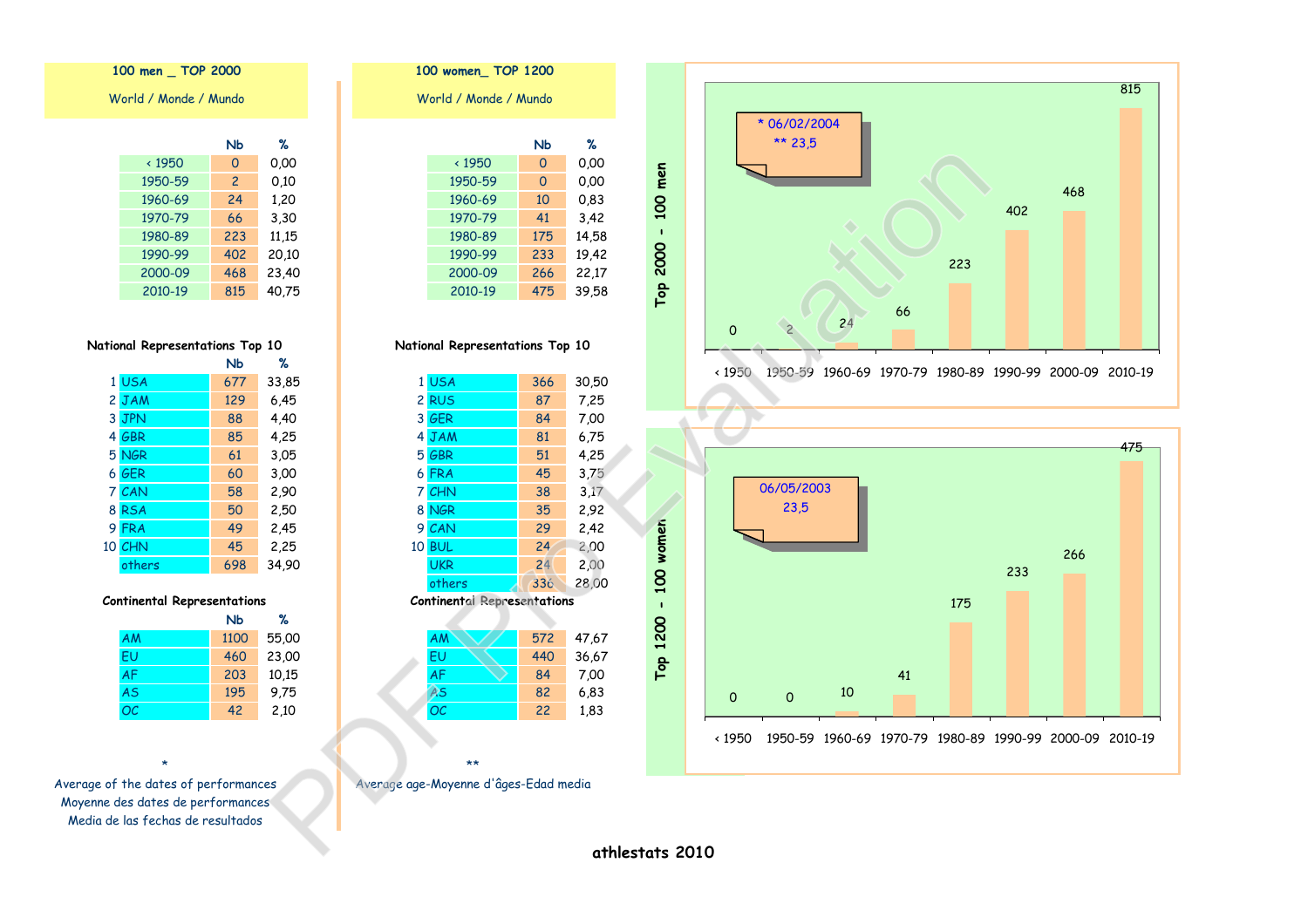200 men \_ TOP 2000 World / Monde / Mundo

|               | NЬ  | ℅     |
|---------------|-----|-------|
| $\times$ 1950 | 0   | 0.00  |
| 1950-59       | 1   | 0,05  |
| 1960-69       | 29  | 1,45  |
| 1970-79       | 107 | 5,35  |
| 1980-89       | 298 | 14,90 |
| 1990-99       | 386 | 19,30 |
| 2000-09       | 419 | 20,95 |
| 2010-19       | 760 | 38,00 |

# National Representations Top 10

|   | 1 USA         | 800 | 40,00 |
|---|---------------|-----|-------|
|   | 2 JAM         | 129 | 6,45  |
|   | 3 GBR         | 81  | 4,05  |
|   | 4 RSA         | 71  | 3,55  |
|   | 5 JPN         | 69  | 3,45  |
|   | 6 GER         | 59  | 2,95  |
|   | 7 FRA         | 49  | 2,45  |
|   | 8 NGR         | 40  | 2,00  |
| 9 | CAN           | 38  | 1,90  |
|   | <b>10 AUS</b> | 38  | 1,90  |
|   | others        | 626 | 31,30 |

#### **Continental Representations**

| AM        | 1185 | 59,25 |
|-----------|------|-------|
| FU        | 423  | 21,15 |
| <b>AF</b> | 211  | 10,55 |
| <b>AS</b> | 136  | 6,80  |
| OC        | 45   | 2,25  |

| World / Monde / Mundo<br>Nb<br>℅<br>$\times$ 1950<br>0.00<br>0<br>1950-59<br>0.00<br>0<br>1960-69<br>8<br>0.67<br>1970-79<br>63<br>5,25<br>1980-89<br>15,92<br>191<br>1990-99<br>212<br>17.67<br>2000-09<br>259<br>21,58 | 200 women TOP 1200 |     |       |
|--------------------------------------------------------------------------------------------------------------------------------------------------------------------------------------------------------------------------|--------------------|-----|-------|
|                                                                                                                                                                                                                          |                    |     |       |
|                                                                                                                                                                                                                          |                    |     |       |
|                                                                                                                                                                                                                          |                    |     |       |
|                                                                                                                                                                                                                          |                    |     |       |
|                                                                                                                                                                                                                          |                    |     |       |
|                                                                                                                                                                                                                          |                    |     |       |
|                                                                                                                                                                                                                          |                    |     |       |
|                                                                                                                                                                                                                          |                    |     |       |
|                                                                                                                                                                                                                          |                    |     |       |
|                                                                                                                                                                                                                          | 2010-19            | 467 | 38,92 |

# National Representations Top 10

|   | 1 USA         | 378 | 31,50 |
|---|---------------|-----|-------|
|   | 2 GER         | 95  | 7.92  |
|   | 3 RUS         | 94  | 7,83  |
|   | 4 JAM         | 72  | 6,00  |
|   | 5 GBR         | 47  | 3,92  |
|   | 6 FRA         | 36  | 3,00  |
|   | 7 UKR         | 33  | 2,75  |
|   | 8 CHN         | 30  | 2,50  |
| 9 | <b>AUS</b>    | 25  | 2,08  |
|   | <b>10 RSA</b> | 24  | 2,00  |
|   | others        | 366 | 30,50 |

#### **Continental Representations**

| AM        | 580 | 48,33 |
|-----------|-----|-------|
| EU        | 450 | 37,50 |
| <b>AF</b> | 78  | 6,50  |
| AS        | 63  | 5,25  |
| <b>OC</b> | 29  | 2,42  |
|           |     |       |



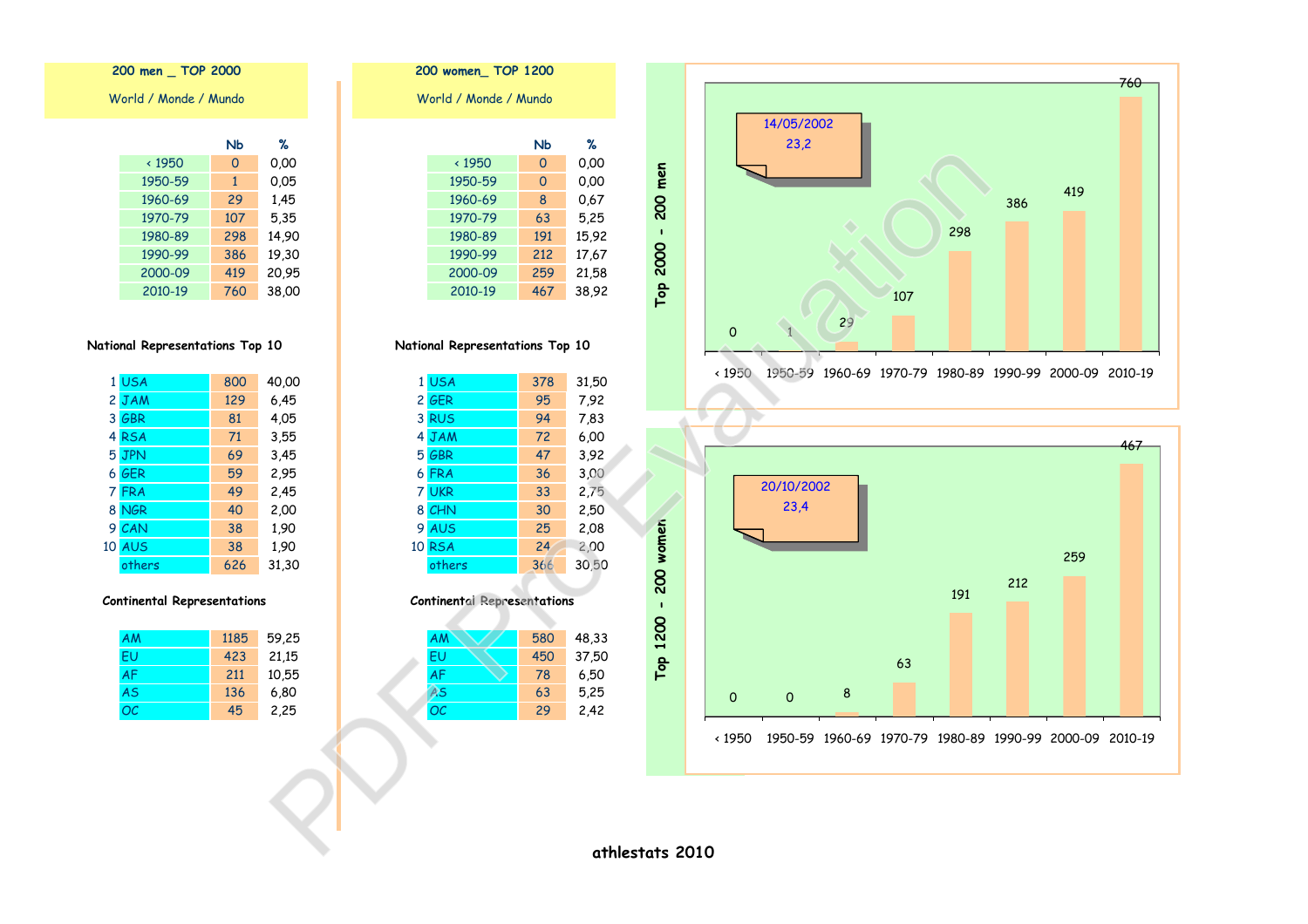400 men \_ TOP 2000 World / Monde / Mundo

| ℁     | NЬ           |               |
|-------|--------------|---------------|
| 0.05  | $\mathbf{1}$ | $\times$ 1950 |
| 0,50  | 10           | 1950-59       |
| 4,15  | 83           | 1960-69       |
| 8,40  | 168          | 1970-79       |
| 17,80 | 356          | 1980-89       |
| 19,00 | 380          | 1990-99       |
| 20,05 | 401          | 2000-09       |
| 30,05 | 601          | 2010-19       |

# National Representations Top 10

| 1 USA         | 748 | 37,40 |
|---------------|-----|-------|
| 2 JAM         | 109 | 5,45  |
| 3 GER         | 81  | 4,05  |
| 4 GBR         | 74  | 3,70  |
| 5 KEN         | 65  | 3,25  |
| 6 RSA         | 60  | 3,00  |
| 7 JPN         | 50  | 2,50  |
| 8 AUS         | 49  | 2,45  |
| <b>RUS</b>    | 49  | 2,45  |
| <b>10 FRA</b> | 45  | 2,25  |
| others        | 670 | 33,50 |

#### **Continental Representations**

| AM  | 1094 | 54,70 |
|-----|------|-------|
| FU  | 455  | 22,75 |
| AF  | 275  | 13,75 |
| AS  | 123  | 6.15  |
| OC. | 53   | 2,65  |

|  | TUU WUIIIBII IUI      | $1$ 600 |       |  |
|--|-----------------------|---------|-------|--|
|  | World / Monde / Mundo |         |       |  |
|  |                       |         |       |  |
|  |                       | Nb      | %     |  |
|  | $\times$ 1950         | 0       | 0.00  |  |
|  | 1950-59               | 0       | 0.00  |  |
|  | 1960-69               | 6       | 0.50  |  |
|  | 1970-79               | 70      | 5,83  |  |
|  | 1980-89               | 216     | 18,00 |  |
|  | 1990-99               | 226     | 18,83 |  |
|  | 2000-09               | 291     | 24,25 |  |
|  | 2010-19               | 391     | 32.58 |  |
|  |                       |         |       |  |

 $400$  waman  $T$ OD 1200

# National Representations Top 10

|    | 1 USA      | 271 | 22,58 |
|----|------------|-----|-------|
|    | 2 RUS      | 125 | 10,42 |
|    | 3 JAM      | 85  | 7,08  |
|    | 4 GER      | 79  | 6,58  |
|    | 5 GBR      | 52  | 4,33  |
|    | 6 NGR      | 46  | 3,83  |
|    | 7 UKR      | 38  | 3.17  |
|    | 8 CAN      | 32  | 2,67  |
| 9  | <b>AUS</b> | 31  | 2,58  |
| 10 | <b>FRA</b> | 28  | 2,33  |
|    | others     | 413 | 34,42 |

#### **Continental Representations**

| EU        | 512 | 42,67 |
|-----------|-----|-------|
| <b>AM</b> | 474 | 39,50 |
| <b>AF</b> | 115 | 9.58  |
| AS        | 64  | 5,33  |
| <b>OC</b> | 35  | 2,92  |
|           |     |       |



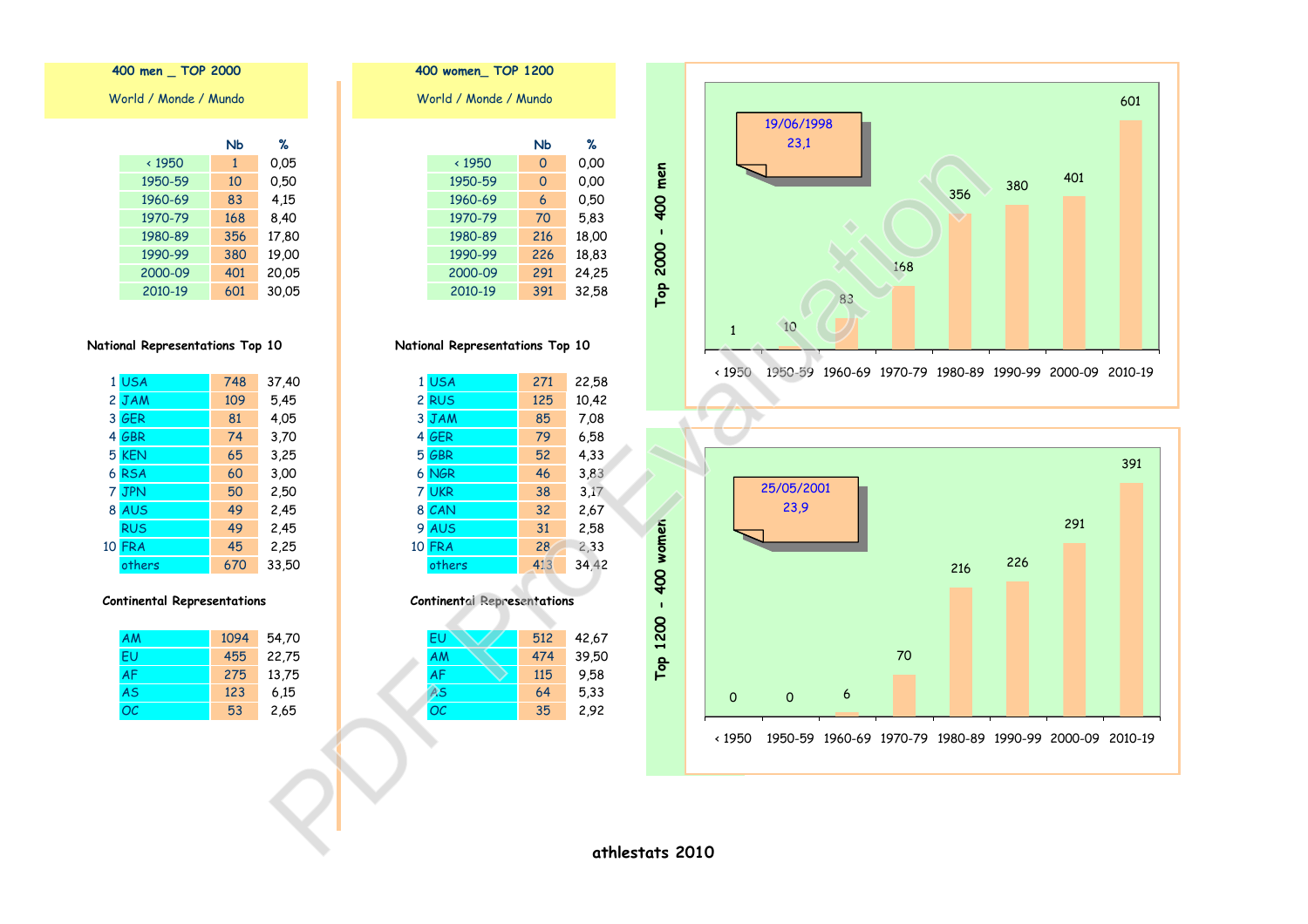| Vorld / Monde / Mundo |      |       |  |  |
|-----------------------|------|-------|--|--|
|                       | Nb   | ℀     |  |  |
| $\times$ 1950         | 1    | 0.05  |  |  |
| 1950-59               | 5    | 0.25  |  |  |
| 1960-69               | 30   | 1,50  |  |  |
| 1970-79               | 122  | 6.10  |  |  |
| 1980-89               | 308  | 15,40 |  |  |
| 1990-99               | 404  | 20,20 |  |  |
| 2000-09               | 442  | 22,10 |  |  |
| 2010-19               | 688  | 34,40 |  |  |
|                       | 2000 |       |  |  |

110H men \_ TOP 2000

# National Representations Top 10

| 1 USA         | 800 | 40,00 |
|---------------|-----|-------|
| 2 JPN         | 104 | 5,20  |
| 3 GER         | 88  | 4,40  |
| 4 RUS         | 72  | 3,60  |
| 5 FRA         | 71  | 3,55  |
| 6 JAM         | 56  | 2,80  |
| 7 GBR         | 54  | 2,70  |
| 8 CHN         | 52  | 2,60  |
| 9 POL         | 44  | 2,20  |
| <b>10 ITA</b> | 38  | 1,90  |
| others        | 621 | 31,05 |

#### **Continental Representations**

| <b>AM</b> | 1032 | 51,60 |
|-----------|------|-------|
| FU        | 643  | 32,15 |
| <b>AS</b> | 219  | 10,95 |
| <b>AF</b> | 81   | 4.05  |
| ОC        | 25   | 1,25  |

| 100H women TOP 1200 |                       |          |       |
|---------------------|-----------------------|----------|-------|
|                     | World / Monde / Mundo |          |       |
|                     |                       |          |       |
|                     |                       | Nb       | ℀     |
|                     | $\times$ 1950         | $\Omega$ | 0.00  |
|                     | 1950-59               | $\Omega$ | 0.00  |
|                     | 1960-69               | $\Omega$ | 0.00  |
|                     | 1970-79               | 48       | 4,00  |
|                     | 1980-89               | 155      | 12,92 |
|                     | 1990-99               | 214      | 17,83 |
|                     | 2000-09               | 265      | 22,08 |
|                     | 2010-19               | 518      | 43,17 |
|                     |                       |          |       |

# National Representations Top 10

|   | 1 USA         | 381 | 31,75 |
|---|---------------|-----|-------|
|   | 2 GER         | 87  | 7,25  |
|   | 3 RUS         | 86  | 7.17  |
|   | 4 FRA         | 58  | 4,83  |
|   | 5 JAM         | 50  | 4,17  |
|   | 6 CHN         | 49  | 4,08  |
|   | 7 GBR         | 44  | 3,67  |
|   | 8 POL         | 31  | 2,58  |
| 9 | CAN           | 30  | 2,50  |
|   | <b>10 UKR</b> | 33  | 2,75  |
|   | others        | 351 | 29,25 |

#### **Continental Representations**

| AM        | 526 | 43,83 |
|-----------|-----|-------|
| EU        | 517 | 43,08 |
| <b>AS</b> | 96  | 8,00  |
|           | 41  | 3,42  |
| <b>OC</b> | 20  | 1,67  |
|           |     |       |



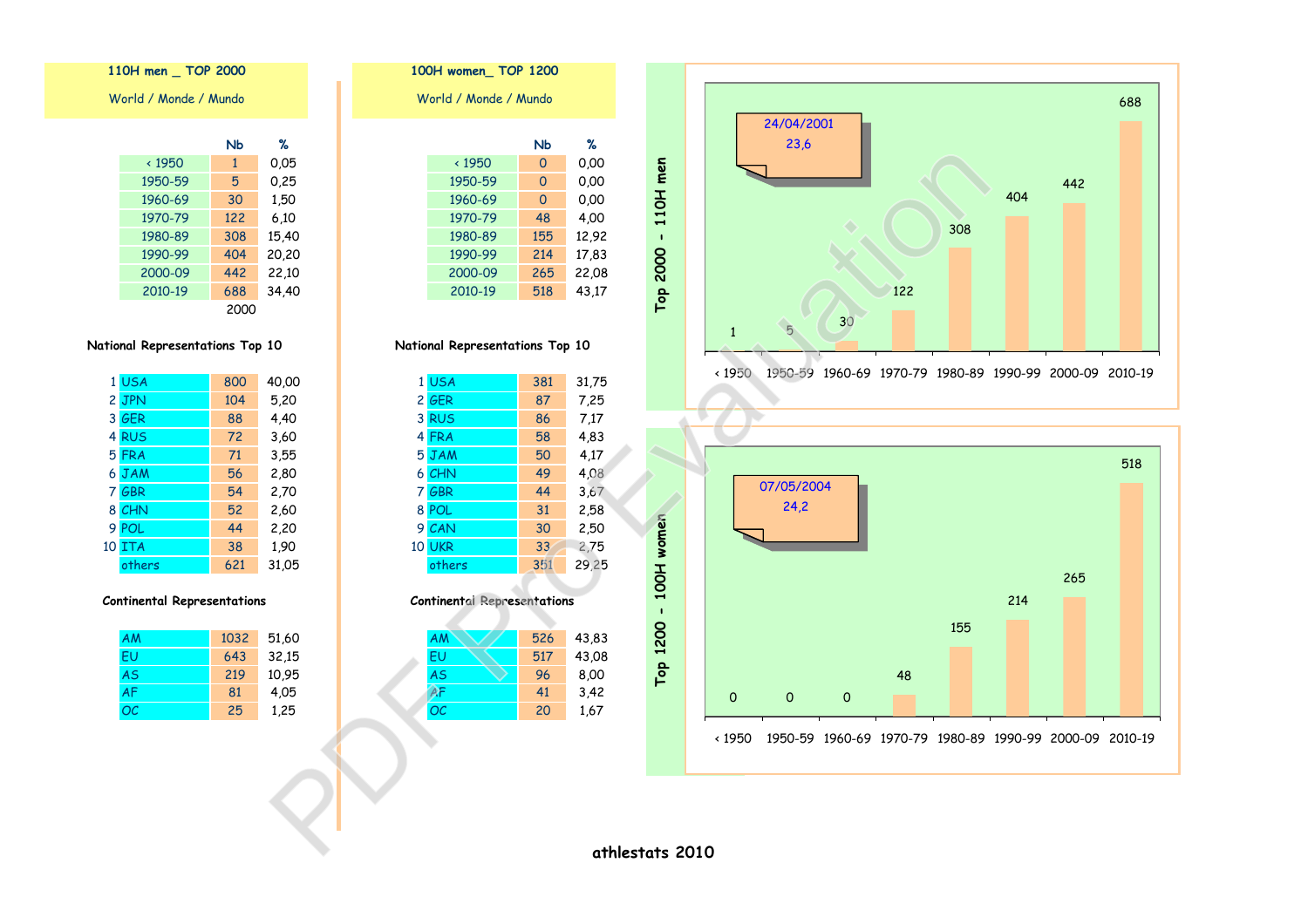| 400H men I OP 2000    |  |
|-----------------------|--|
| World / Monde / Mundo |  |

------

 $\sim$   $\sim$   $\sim$   $\sim$ 

|               | NЬ  | ℅     |
|---------------|-----|-------|
| $\times$ 1950 | 0   | 0.00  |
| 1950-59       | 7   | 0,35  |
| 1960-69       | 66  | 3,30  |
| 1970-79       | 181 | 9.05  |
| 1980-89       | 368 | 18,40 |
| 1990-99       | 377 | 18,85 |
| 2000-09       | 435 | 21,75 |
| 2010-19       | 566 | 28,30 |

# National Representations Top 10

| 1 USA      | 593 | 29,65 |
|------------|-----|-------|
| 2 JPN      | 150 | 7,50  |
| 3 GER      | 103 | 5,15  |
| 4 GBR      | 72  | 3,60  |
| 5 JAM      | 71  | 3,55  |
| 6 RUS      | 63  | 3,15  |
| 7 FRA      | 61  | 3,05  |
| 8 RSA      | 53  | 2,65  |
| 9 ITA      | 48  | 2,40  |
| 10 CHN     | 45  | 2,25  |
| <b>KEN</b> | 45  | 2,25  |
| others     | 696 | 34,80 |
|            |     |       |

#### **Continental Representations**

| AM        | 841 | 42,05 |
|-----------|-----|-------|
| FU        | 661 | 33,05 |
| <b>AS</b> | 278 | 13,90 |
| <b>AF</b> | 175 | 8,75  |
| OC.       | 45  | 2,25  |

| 400H women TOP 1200   |               |          |       |  |  |
|-----------------------|---------------|----------|-------|--|--|
| World / Monde / Mundo |               |          |       |  |  |
|                       |               |          |       |  |  |
|                       |               | Nb       | ℅     |  |  |
|                       | $\times$ 1950 | $\Omega$ | 0.00  |  |  |
|                       | 1950-59       | 0        | 0.00  |  |  |
|                       | 1960-69       | $\Omega$ | 0.00  |  |  |
|                       | 1970-79       | 26       | 2,17  |  |  |
|                       | 1980-89       | 229      | 19,08 |  |  |
|                       | 1990-99       | 255      | 21,25 |  |  |
|                       | 2000-09       | 275      | 22,92 |  |  |
|                       | 2010-19       | 415      | 34,58 |  |  |
|                       |               |          |       |  |  |
|                       |               |          |       |  |  |

# National Representations Top 10

| 1 USA      | 263 | 21,92 |
|------------|-----|-------|
| 2 RUS      | 95  | 7.92  |
| 3 GER      | 79  | 6,58  |
| 4 CHN      | 64  | 5,33  |
| 5 GBR      | 53  | 4,42  |
| 6 JAM      | 52  | 4,33  |
| 7 FRA      | 38  | 3.17  |
| <b>UKR</b> | 38  | 3.17  |
| 9 POL      | 30  | 2,50  |
| 10 CAN     | 28  | 2,33  |
| others     | 460 | 38,33 |
|            |     |       |

#### **Continental Representations**

| EU        | 556 | 46,33 |
|-----------|-----|-------|
| AM        | 417 | 34,75 |
| <b>AS</b> | 128 | 10,67 |
| ۹F        | 70  | 5,83  |
| OC        | 29  | 2,42  |
|           |     |       |





Note 1: 100, 200, 110H-100H M & W without hand timing Note 2: Continental Representation = geographical location, not affiliations to continental federations